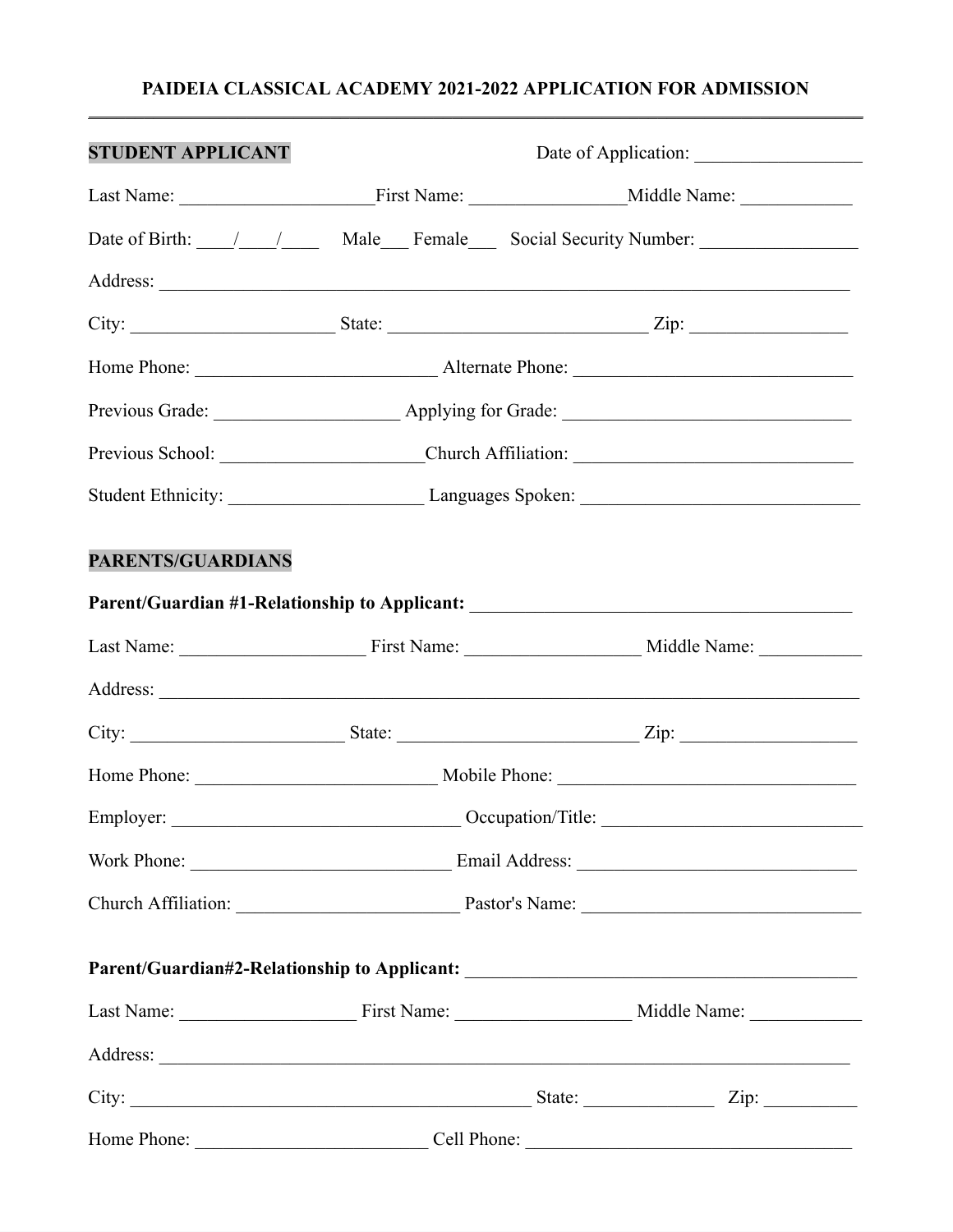|                                                                                                                                                                                                                                                         | With whom does the student live?                                                                                                                                                                                 |  |  |  |  |
|---------------------------------------------------------------------------------------------------------------------------------------------------------------------------------------------------------------------------------------------------------|------------------------------------------------------------------------------------------------------------------------------------------------------------------------------------------------------------------|--|--|--|--|
|                                                                                                                                                                                                                                                         |                                                                                                                                                                                                                  |  |  |  |  |
| Please list the names and ages of other children in the family:                                                                                                                                                                                         |                                                                                                                                                                                                                  |  |  |  |  |
|                                                                                                                                                                                                                                                         |                                                                                                                                                                                                                  |  |  |  |  |
|                                                                                                                                                                                                                                                         |                                                                                                                                                                                                                  |  |  |  |  |
|                                                                                                                                                                                                                                                         |                                                                                                                                                                                                                  |  |  |  |  |
|                                                                                                                                                                                                                                                         |                                                                                                                                                                                                                  |  |  |  |  |
|                                                                                                                                                                                                                                                         |                                                                                                                                                                                                                  |  |  |  |  |
|                                                                                                                                                                                                                                                         | What are your educational goals for your child? ________________________________                                                                                                                                 |  |  |  |  |
| <u> 1989 - Johann Stoff, amerikansk politiker (d. 1989)</u><br>Why do you desire a Christ-centered, classical education for your child? ___________________________<br>,我们也不能在这里的时候,我们也不能在这里的时候,我们也不能会在这里的时候,我们也不能会在这里的时候,我们也不能会在这里的时候,我们也不能会在这里的时候,我们也 |                                                                                                                                                                                                                  |  |  |  |  |
|                                                                                                                                                                                                                                                         | <u> 1989 - Andrea Santa Andrea Andrea Andrea Andrea Andrea Andrea Andrea Andrea Andrea Andrea Andrea Andrea Andr</u><br>Has your child been referred for psychological or educational assessment? Yes No If yes, |  |  |  |  |
|                                                                                                                                                                                                                                                         |                                                                                                                                                                                                                  |  |  |  |  |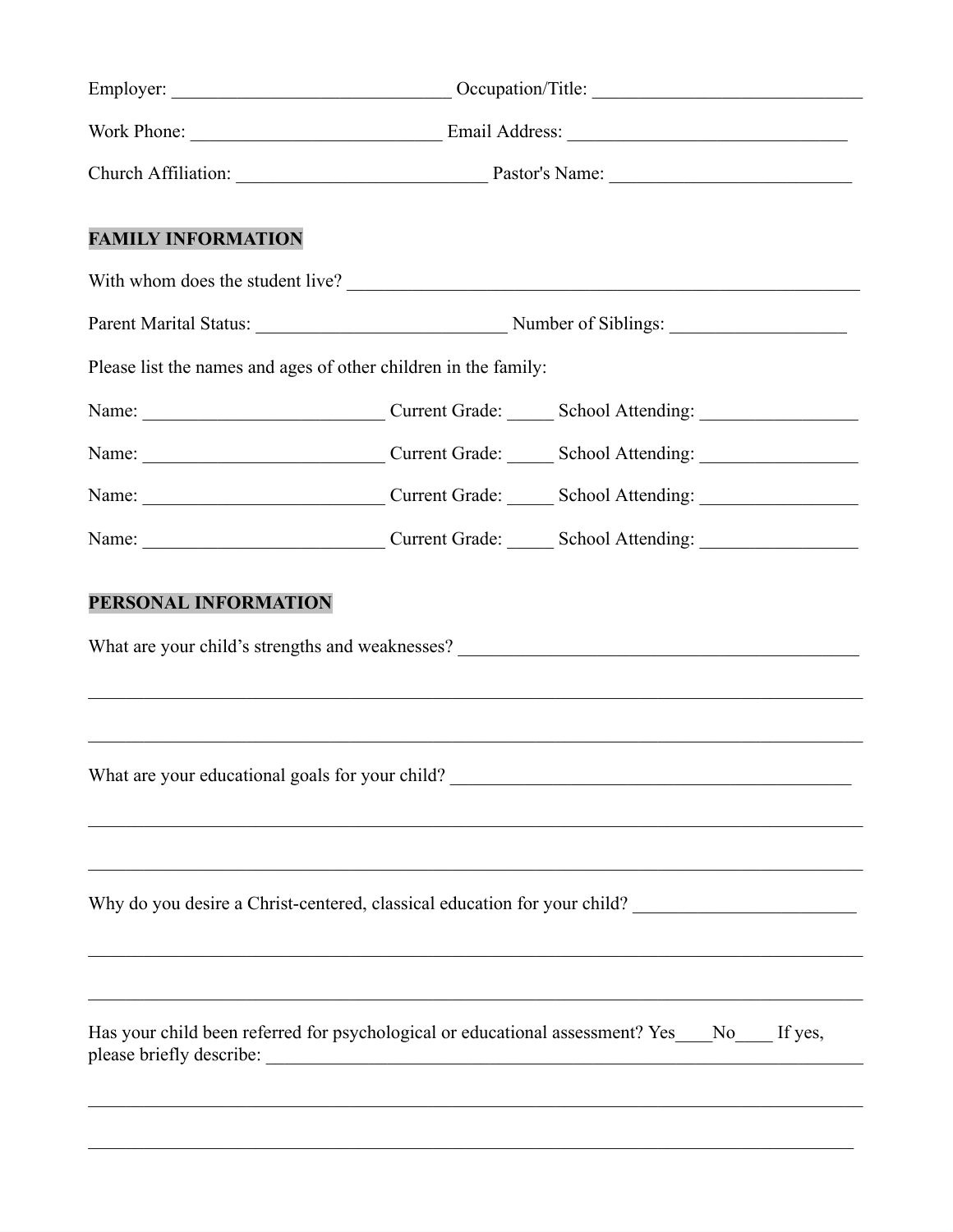Does your child have an I.E.P or a 504 Plan? Yes No (If yes, please attach a copy of the most recent I.E.P/504 Plan and or/evaluation to the present application).

Please describe any special needs (academic, medical, or personal, e.g., allergies):

Please describe your nutritional philosophy: \_\_\_\_\_\_\_\_\_\_\_\_\_\_\_\_\_\_\_\_\_\_\_\_\_\_\_\_\_\_\_\_\_\_\_\_\_\_\_\_\_\_\_\_\_\_\_

### **ADDITIONAL INFORMATION**

Are you interested in early and/or after school care?

How did you hear about Paideia Classical Academy? \_\_\_\_\_\_\_\_\_\_\_\_\_\_\_\_\_\_\_\_\_\_\_\_\_\_\_\_\_\_

Can you volunteer as a parent helper throughout the school year? \_\_\_\_\_\_\_\_\_\_\_\_\_\_\_\_\_\_\_\_\_\_\_\_\_\_\_\_\_\_

What talents can you share with the school community?

Checklist of attachments to this application:

- ❏ Student's birth certificate\*; (please inquire with the school about alternative documents if the birth certificate is not available)
- ❏ Immunization and health form;
- ❏ If applicable, custody documentation;
- ❏ Report cards for previous and current (if applicable) school year;
- ❏ Recommendation Form;
- ❏ Transcripts request form (transferring students only);
- ❏ I.E.P., 504 Plan, or other relevant evaluation;
- ❏ \$200 Application fee (if paid with a credit card on site, a small convenience fee will be applied).

#### **PARENTS/LEGAL GUARDIANS SIGNATURES (BOTH MUST PRINT NAME AND SIGN)**

(Print) (Signature)

(Print) (Signature)